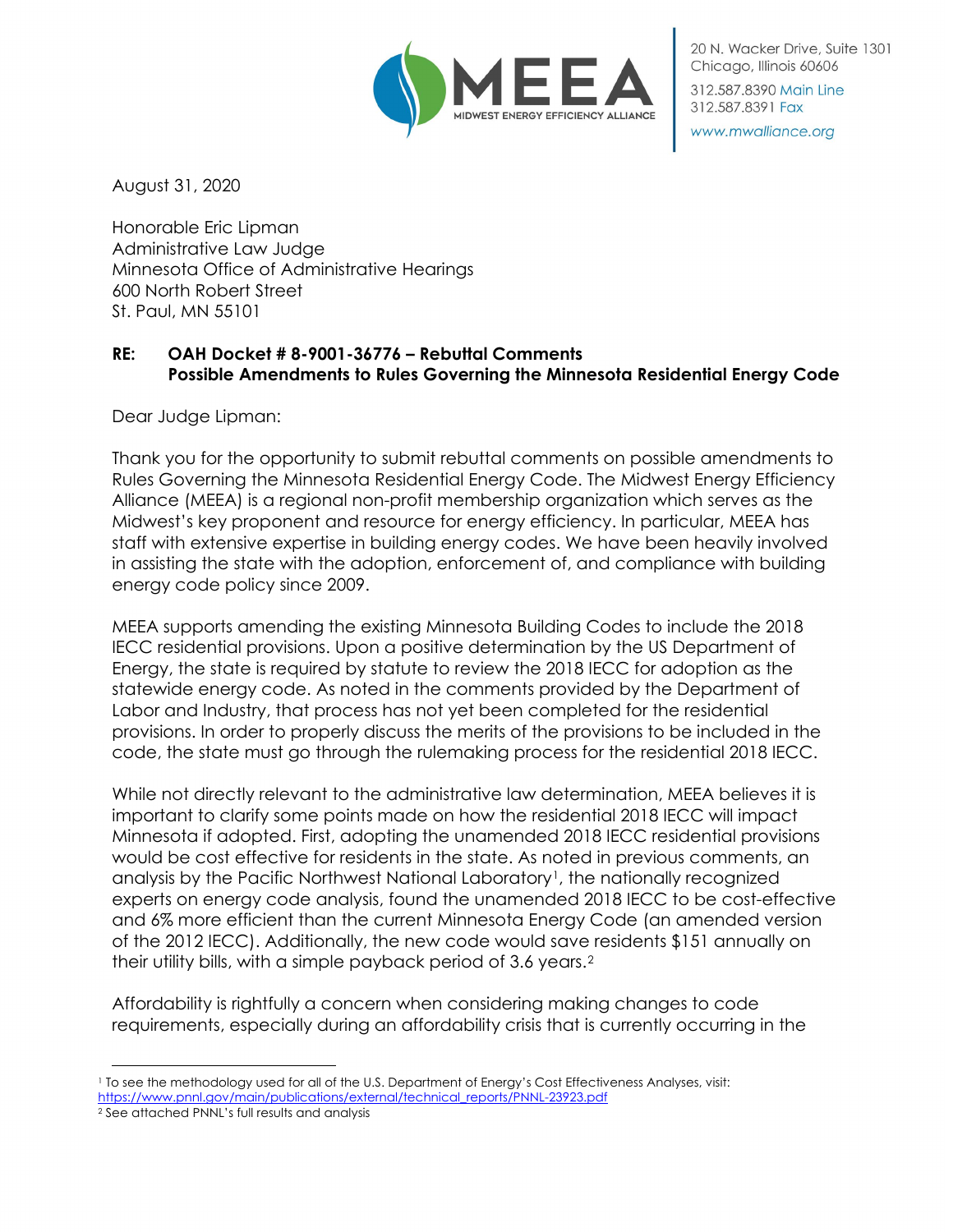

state. However, despite being the only building code that improves long term affordability for homeowners and occupants, updated energy code requirements have been accused of being too expensive to implement. Depending on the homebuilder there may be some modest increased cost to construction with the adoption of the 2018 IECC[3](#page-1-0). However, the energy savings and associated monetary benefits significantly outweigh the initial costs and will help keep homes more affordable throughout the lifetime of the building. Changes to any building code have the potential for increasing the first cost of construction; energy codes are the only codes that provide monetary savings over time.

Secondly, the feasibility of meeting code requirements, particularly for out of state builders with fewer utility incentives, was raised as a concern. The 2018 IECC has incorporated even more flexibility for builders than previous versions of the code. With the adoption of the 2018 IECC, builders would be able to use the Energy Rating Index pathway, a HERS rating- like system, to comply with the energy code. This is a simple, flexible way for builders to comply with energy code requirements and trade off higher efficiency in certain components for lesser efficiency in others, while maintaining the same overall building efficiency. For areas of the state with limited capacity to hire professionals to conduct these types of analyses, the US Department of Energy (DOE) offers a free web-based analysis software called REScheck[4](#page-1-1), where builders can perform an energy analysis for energy code compliance, and similarly trade off certain components while maintaining the same level of efficiency in the building.

Thirdly, it was noted in several comments that, on average, Minnesota builders are already surpassing the requirements in the 2018 IECC in terms of energy efficiency. This directly contradicts other testimony that it would be difficult and costly for buildings in the state to comply with updated energy code requirements. While it is impressive to see that Minnesota homebuilders are achieving an average Home Energy Rating Score of 50, the statewide energy code is intended to be a minimum standard for all builders in the state. The energy code prescribes the least efficient house that can legally be built, and by updating the requirements in the energy code for residential buildings, Minnesota would be assuring the benefits of improved efficiency for *all* occupants of new homes in the state.

The adoption of the residential provisions of the 2018 IECC would have significant benefits for the state. Updating Minnesota's residential energy code now would keep the state on track with the adoption cycle it put in place and would help better prepare the construction industry for the advanced building efficiency technologies continually entering the marketplace. Improving the energy efficiency of residential buildings is also essential for the state to meet its established climate and energy goals.

<span id="page-1-0"></span><sup>&</sup>lt;sup>3</sup> According to the analysis completed by PNNL, the increased costs associated with the adoption of the 2018 IECC are an average of \$543

<span id="page-1-1"></span><sup>&</sup>lt;sup>4</sup> To view the software, visit[: https://www.energycodes.gov/rescheck](https://www.energycodes.gov/rescheck)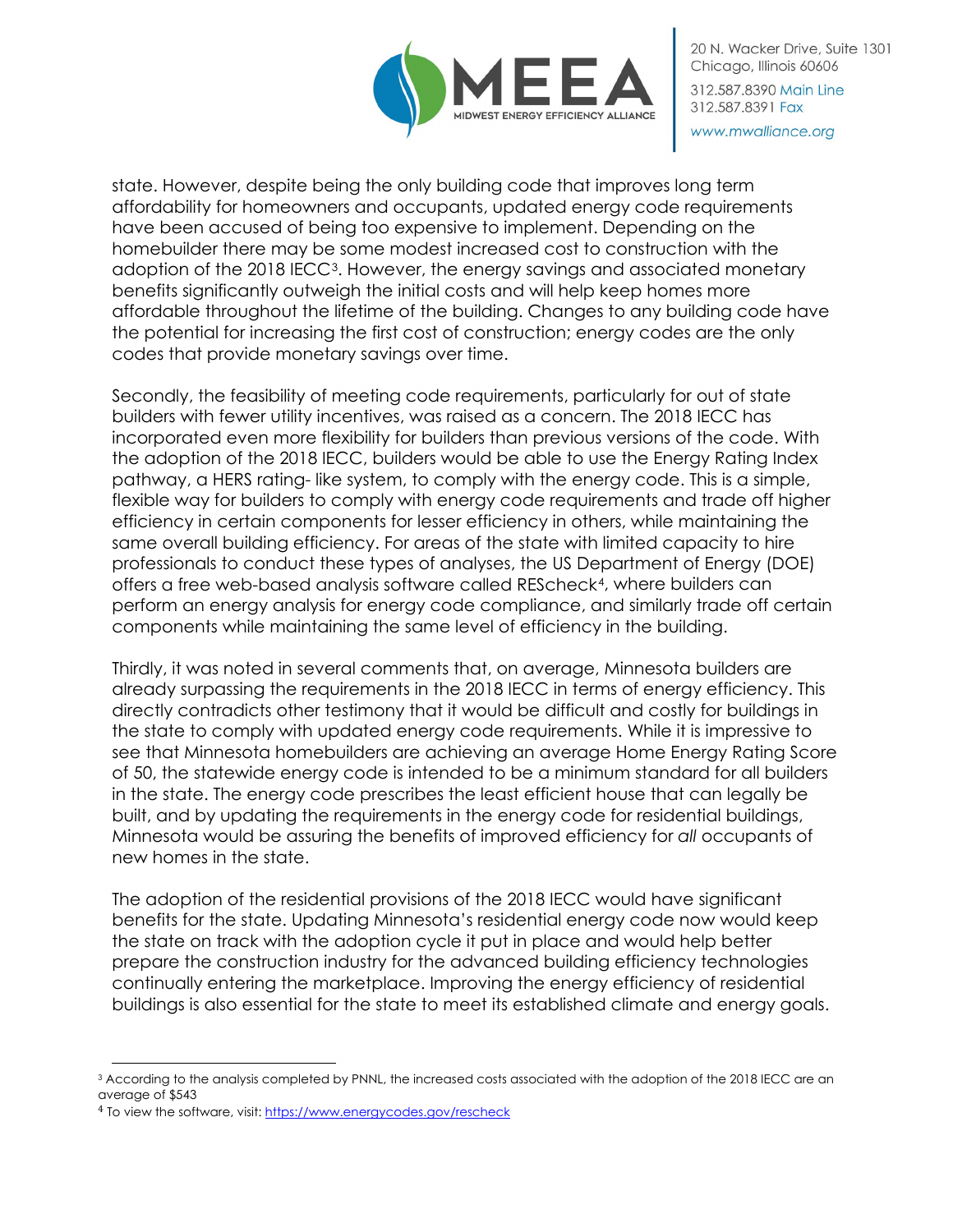

Starting the rulemaking process is necessary to appropriately discuss the merits and appropriateness of the residential provisions of the 2018 IECC for Minnesota.

Thank you for considering our views on this very important decision. If you have any questions about this testimony, please feel free to contact me.

Sincerely,

Nicole Westfall Senior Building Policy Associate Midwest Energy Efficiency Alliance (MEEA) [nwestfall@mwalliance.org](mailto:nwestfall@mwalliance.org)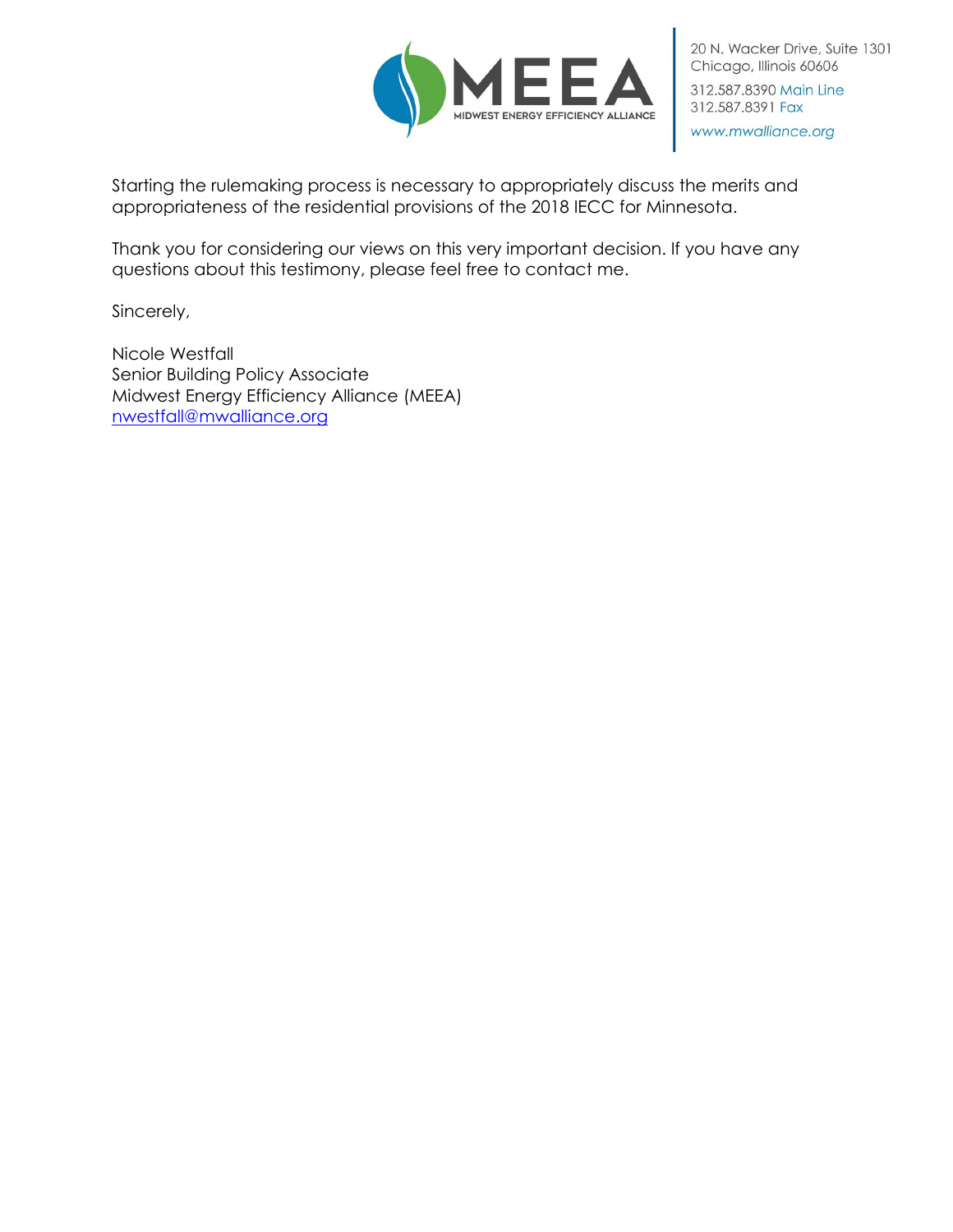



| Date:    | 4/3/2019                                                                                                   |             |                       |
|----------|------------------------------------------------------------------------------------------------------------|-------------|-----------------------|
| To:      | <b>Don Sivigny</b>                                                                                         | Information | <b>PNNL-SA-142461</b> |
| From:    | Z. Todd Taylor                                                                                             | Release #   |                       |
| Subject: | <b>Preliminary Cost-Effectiveness of the</b><br>Residential 2018 IECC for the State of<br><b>Minnesota</b> |             |                       |

Moving from Minnesota's residential energy code, which is based on the 2012 IECC with amendments, to the 2018 IECC, is expected to be cost-effective. This assessment of costeffectiveness is based on expected changes in construction cost related to energy savings analyzed for the two IECC climate zones that occur in Minnesota (6 and 7). The analysis is based on DOE's established methodology for analyzing IEEC-based codes.<sup>1</sup>

The current Minnesota code's foundation tradeoff that allows a reduction of foundation wall insulation from R15 to R10 if the tested envelope leakage rate is equal to (or less than) 2.6 air changes per hour at 50 pascals (ach50) results in a modest net energy savings in the affected buildings (those with heated basements). The tradeoff was not assumed in the costeffectiveness analysis presented here.

DOE's methodology evaluates 32 residential prototypes comprising two building types, four foundation types, and four HVAC types, in each of the two Minnesota climate zones by simulating with TMY3 weather data. For Minnesota, climate zone 6 is based on Minneapolis-St. Paul data and climate zone 7 on Duluth data.

Minnesota's residential code amends the 2012 IECC as follows:

- Wood-frame wall insulation R-values: The 2012 IECC requires R20+5<sup>2</sup> or R13+10 in climate zones 6 and 7. The MN code amends that to R20 or R13+5 for climate zone 6, and to R21 for climate zone 7.
- **Basement and crawlspace wall insulation R-values:** The 2012 IECC requires R15/19<sup>3</sup> in climate zones 6 and 7, with insulation extending to the finished floor or 8 feet for basements. The MN code eliminates the R19 cavity option and, for the R15 continuous requirement, adds a requirement to put at least R10 (of the R15 total) on the exterior of the foundation wall and not more than R11 on the interior. There is a trade-off option allowing R10 exterior with no interior insulation if the home's tested air leakage is

<sup>&</sup>lt;sup>3</sup> The first number represents continuous insulation (e.g., a blanket or board); the second number represents the alternative if insulation is in a cavity between framing members (e.g., furred-in on the foundation wall). Both are assumed to be applied on the inside of a crawlspace wall.



 $\overline{a}$ 

<sup>1</sup> <https://www.energycodes.gov/development/residential/methodology>

<sup>&</sup>lt;sup>2</sup> The first number represents cavity insulation between framing members; the second number represents additional continuous insulation (e.g., insulating sheathing).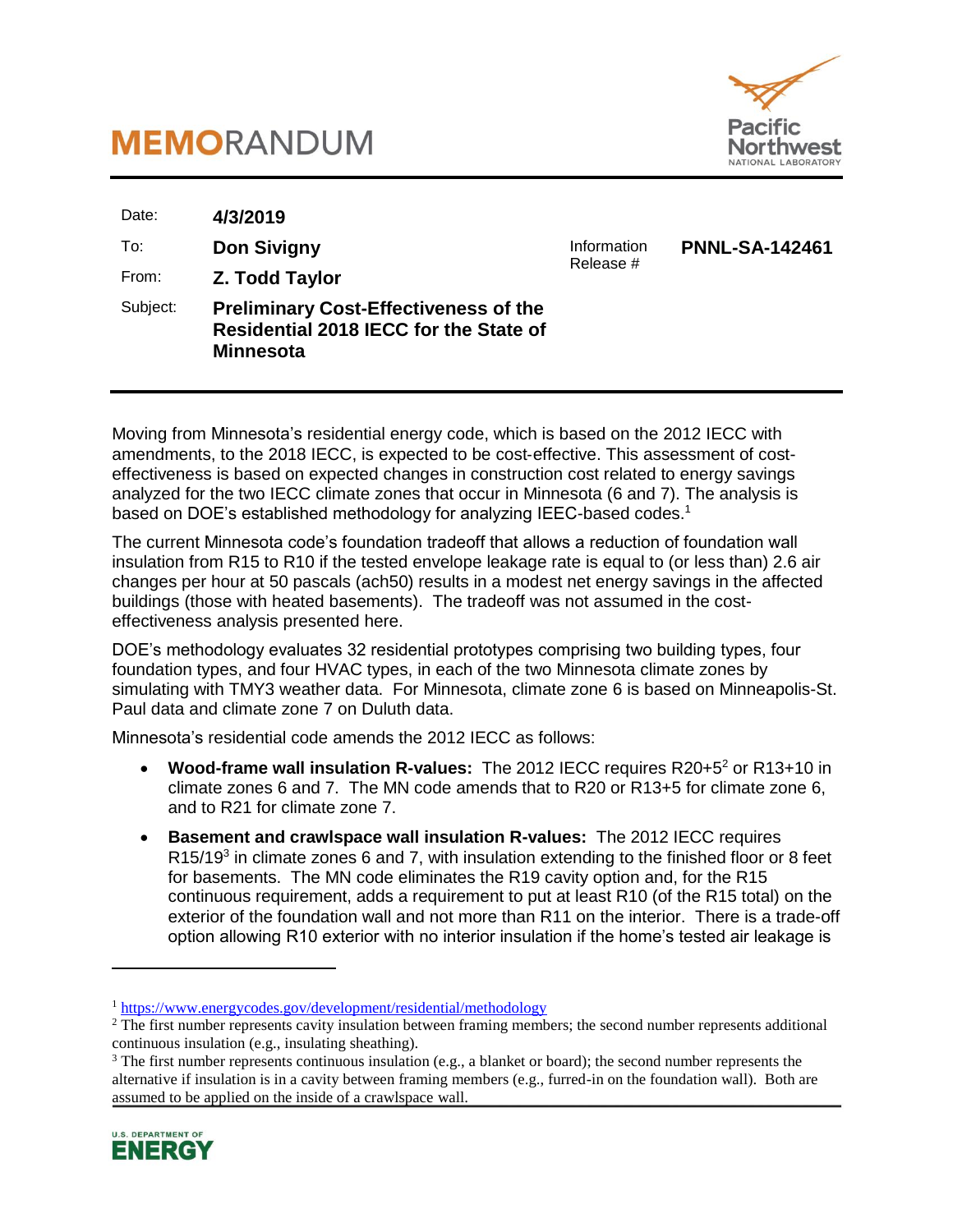> less than or equal to 2.6 ACH50. The MN code requires basement insulation to extend to the depth of the footing or 10 feet. *For basement walls, the DOE methodology and prototypes do not accommodate a split of insulation between interior and exterior, so it will be simulated as a single R15 layer. Conditioned crawlspaces are not part of typical residential construction as represented in the DOE analysis methodology and prototypes and are not simulated in the present analysis.*

- **Duct insulation R-values:** The 2012 IECC requires R8 on supply ducts located in vented attics, and R6 on all other ducts. The MN code requires various R-values ranging from R3.3 to R8, and adds requirements for a vapor retarder and/or weather protection, depending on duct location. *The presence/absence of vapor retarders or weather protection has no effect on energy consumption in DOE's methodology.* The MN code's duct R-values are:
	- o Ducts outside the building, and outdoor air intakes and exhaust ducts within conditioned spaces: R3.3. *Because DOE's methodology and prototypes do not consider these ducts, this will have no effect on the comparison.*
	- o Within cement slab or within ground: R3.5. *Because DOE's methodology and prototypes do not consider these ducts, this will have no effect on the comparison.*
	- o Attics, garages, and ventilated crawlspaces: R8. This is the same as the 2012 IECC's supply-in-attic requirement and higher than the 2012's requirement for return ducts and supply ducts in ventilated crawlspaces. *DOE's methodology and prototypes do not consider ducts in garages.*
	- $\circ$  Inside conditioned space: None required. This is the same as in the 2012 IECC.
- **Mechanical ventilation:** The 2012 IECC defers to the IRC or IMC for ventilation requirements. The 2012 IRC, which is used in the DOE methodology and prototypes, requires the equivalent of a continuous 60 CMF in DOE's 2376-ft<sup>2</sup>, 3-bedroom singlefamily prototype, and 45 CFM per dwelling unit in DOE's 1200-ft<sup>2</sup> multifamily prototype with 2 bedrooms per unit. The MN code gives two options for identifying required continuous ventilation rates (DOE's methodology analyzes ventilation only on a continuous basis):
	- o By an equation involving a dwelling unit's conditioned floor area (CFA) and number of bedrooms:  $CFM_{\text{continuous}} = \{0.02 \times CFA + [15 \times (N_{\text{bedrooms}} + 1)]\} / 2$

For DOE's residential prototypes, this equation gives 54 CFM for the singlefamily home and 35 CFM per dwelling unit for the multifamily home.

 $\circ$  In accordance with Table R403.5.2 in the MN code, which for DOE's single- and multifamily prototypes, gives continuous ventilation requirements of 55 and 45 CFM, respectively.

The present analysis will assume the lower of the rates required by the equation and the table, in this case 54 CFM for single-family and 35 CFM for multifamily.

Minnesota requires that the ventilation system be balanced. Because DOE's established methodology simulates ventilation as a simple, continuous exhaust fan, the balance provision can be evaluated by simply doubling the fan energy.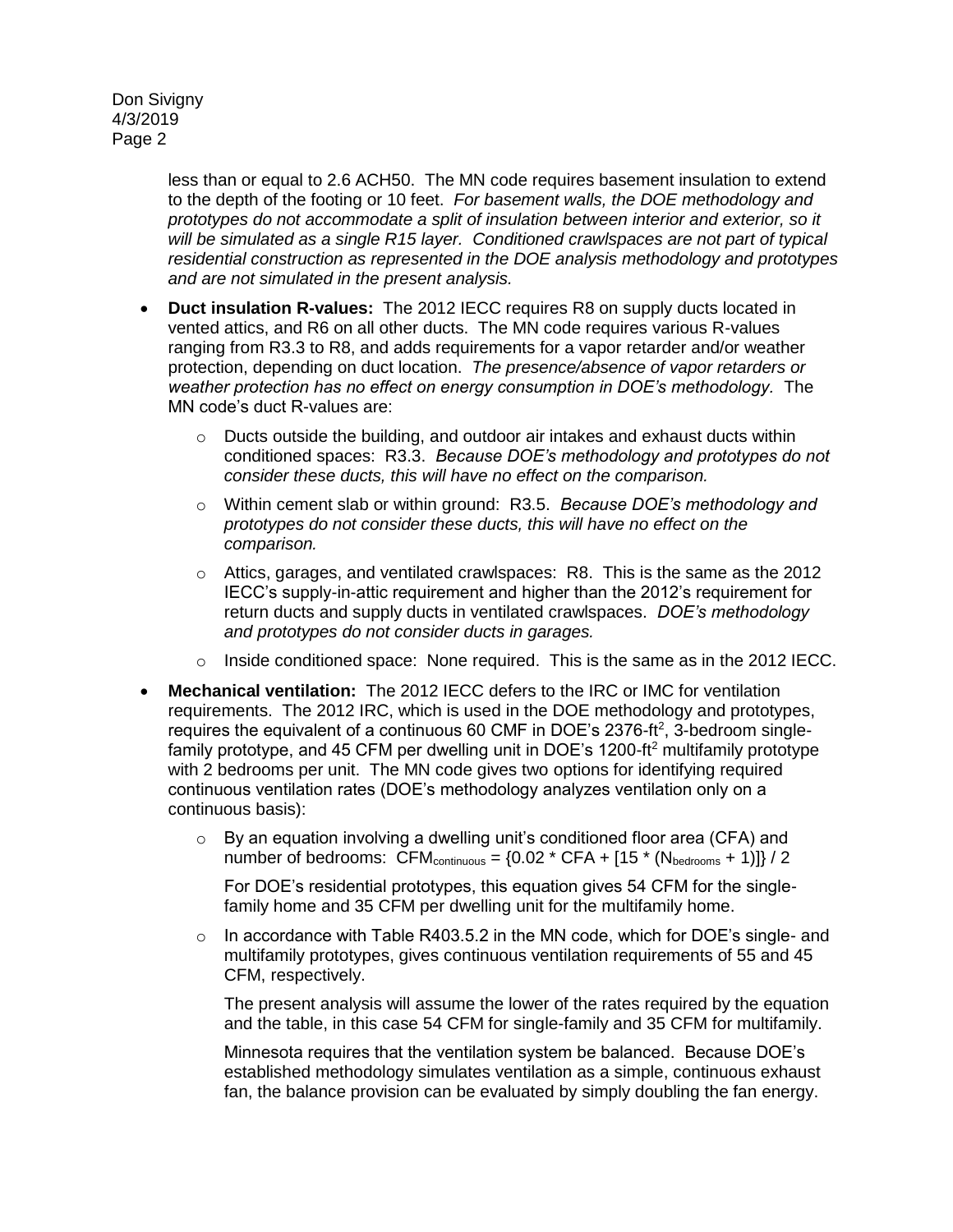> The MN code also adds some specific requirements for HRV/ERV installations where installed as part of a balanced system. *Because neither the 2012 IECC nor the Minnesota code requires H/ERVs, this will have no effect on the comparison.*

Costs associated with bringing the Minnesota code up to the 2018 IECC stem from all the differences between the 2012 and 2018 editions of the IECC plus the Minnesota amendments to the 2012 IECC listed above. For this analysis, the cost differences between the 2012 and 2018 IECCs were taken from extant and in-progress DOE/PNNL reports on the cost effectiveness of new code editions. Specifically, Minnesota-specific changes in first cost (∆FC) between various versions of the IECC were taken from the Minnesota-specific 2015 IECC analysis<sup>4</sup> and the (in-progress) national 2018 IECC analysis (after applying an appropriate state cost multiplier).

Life Cycle Cost (LCC) savings is the primary measure DOE uses to assess the economic impact of building energy codes. LCC is the calculation of the present value of costs over a 30 year period including initial equipment and construction costs, energy savings, maintenance and replacement costs, and residual value of components at the end of the 30-year period. When the LCC of the updated code (2018 IECC) is lower than that of the previous code (Minnesota's residential energy code), the updated code is considered cost-effective.

The energy prices used in the analysis are:

- Electricity price: \$0.1338/kWh (\$0.0392/kBtu)
- Natural gas price:  $$8.290/ft^3$  (\$0.00793/kBtu)
- Heating oil price: \$2.658/gal (\$0.01919/kBtu)

These prices are the state average residential energy costs for the most recently available year or heating season as appropriate. The prices and sales data are from the United States Energy Information Administration.<sup>5,6,7</sup> Heat content of fossil fuels is taken from EIA sources: 1045 Btu/ft<sup>3</sup> for gas,<sup>8</sup> and 138,500 Btu/gal for fuel oil.<sup>9</sup> Fuel prices are escalated over the analysis period based on EIA's year-by-year projections in the 2018 Annual Energy Outlook,<sup>10</sup> Reference Case Table 3.<sup>11</sup> Table 1 below shows the key economic parameters used in the analysis.

 $\overline{a}$ 

<sup>4</sup> [https://www.energycodes.gov/sites/default/files/documents/MinnesotaResidentialCostEffectiveness\\_2015.pdf](https://www.energycodes.gov/sites/default/files/documents/MinnesotaResidentialCostEffectiveness_2015.pdf)

 $5 \text{ https://www.eia.gov/electricity/monthly/epm}$  table grapher.php?t=epmt 5 06 b

<sup>6</sup> [https://www.eia.gov/dnav/ng/ng\\_pri\\_sum\\_a\\_EPG0\\_PRS\\_DMcf\\_m.htm](https://www.eia.gov/dnav/ng/ng_pri_sum_a_EPG0_PRS_DMcf_m.htm)

<sup>7</sup> [https://www.eia.gov/dnav/pet/PET\\_PRI\\_WFR\\_A\\_EPD2F\\_PRS\\_DPGAL\\_W.htm](https://www.eia.gov/dnav/pet/PET_PRI_WFR_A_EPD2F_PRS_DPGAL_W.htm)

<sup>8</sup> [https://www.eia.gov/dnav/ng/ng\\_cons\\_heat\\_a\\_EPG0\\_VGTH\\_btucf\\_a.htm](https://www.eia.gov/dnav/ng/ng_cons_heat_a_EPG0_VGTH_btucf_a.htm)

<sup>&</sup>lt;sup>9</sup> [https://www.eia.gov/energyexplained/index.php?page=about\\_energy\\_units](https://www.eia.gov/energyexplained/index.php?page=about_energy_units)

<sup>&</sup>lt;sup>10</sup> <https://www.eia.gov/outlooks/archive/aeo18/>

<sup>&</sup>lt;sup>11</sup> <https://www.eia.gov/outlooks/aeo/data/browser/#/?id=3-AEO2018&cases=ref2018&sourcekey=0>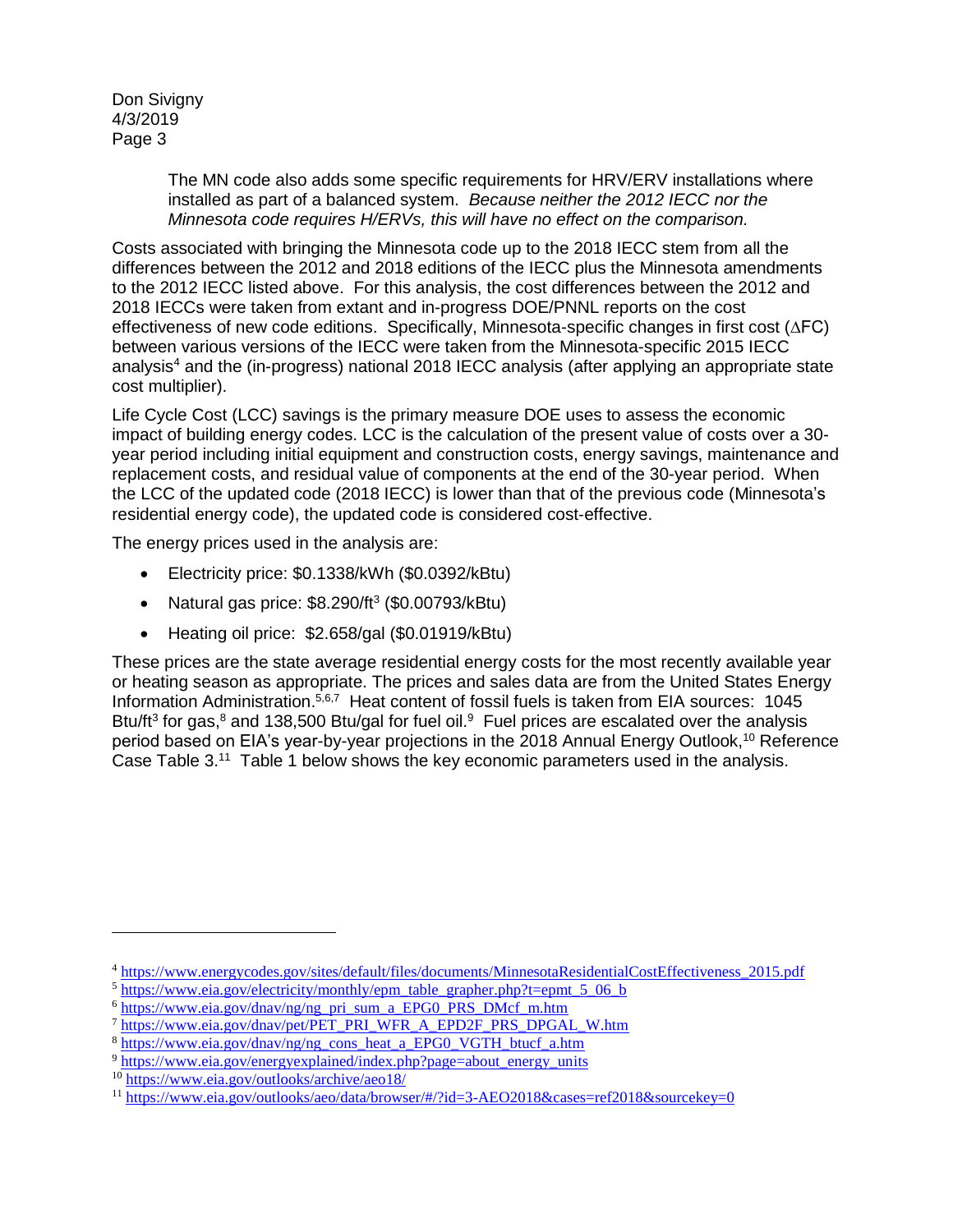| <b>Economic Parameter</b>          | Value                | <b>Notes</b>                                                       |
|------------------------------------|----------------------|--------------------------------------------------------------------|
| Study period                       | 30 years             |                                                                    |
| Life of efficiency measures        | 60 years             |                                                                    |
| Discount rate (nominal)            | 5%                   | Equal to loan interest rate                                        |
| Loan interest rate                 | 5%                   |                                                                    |
| Loan term                          | 30 years             |                                                                    |
| Loan down payment                  | 10%                  |                                                                    |
| Private mortgage insurance<br>rate | 0.5% of loan balance | Eliminated after loan<br>balance is less than 80% of<br>home value |
| Loan fee rate                      | 0.7% of loan amount  |                                                                    |
| Inflation rate                     | 2.52%                | Home value assumed to<br>escalate with general<br>inflation        |
| <b>Income Tax Rate</b>             | 12%                  | 12% federal, 7.05% state <sup>12</sup>                             |
| <b>Property Tax Rate</b>           | 0.5%                 |                                                                    |

### Table 1. Economic Parameters

Table 2 shows the economic impact of upgrading the Minnesota residential energy code to the 2018 IECC by building type and climate zone in terms of life-cycle cost savings in dollars per dwelling unit. Table 3 shows the annual energy cost savings (dollars per dwelling unit) and Table 4 shows incremental construction costs (dollars per dwelling unit).

| <b>Climate</b><br>Zone | <b>Single-Family Prototype</b><br>$(-2400 ft2)$ | <b>Multifamily Prototype</b><br>(1200 ft <sup>2</sup> Dwelling Unit) |  |  |  |
|------------------------|-------------------------------------------------|----------------------------------------------------------------------|--|--|--|
| 6                      | \$2,653                                         | \$719                                                                |  |  |  |
|                        | \$3,259                                         | \$750                                                                |  |  |  |
|                        | \$2,792                                         | \$721                                                                |  |  |  |
| <b>State</b>           | \$2,341                                         |                                                                      |  |  |  |

 $\overline{a}$ 

<sup>12</sup> <http://www.tax-rates.org/minnesota/income-tax>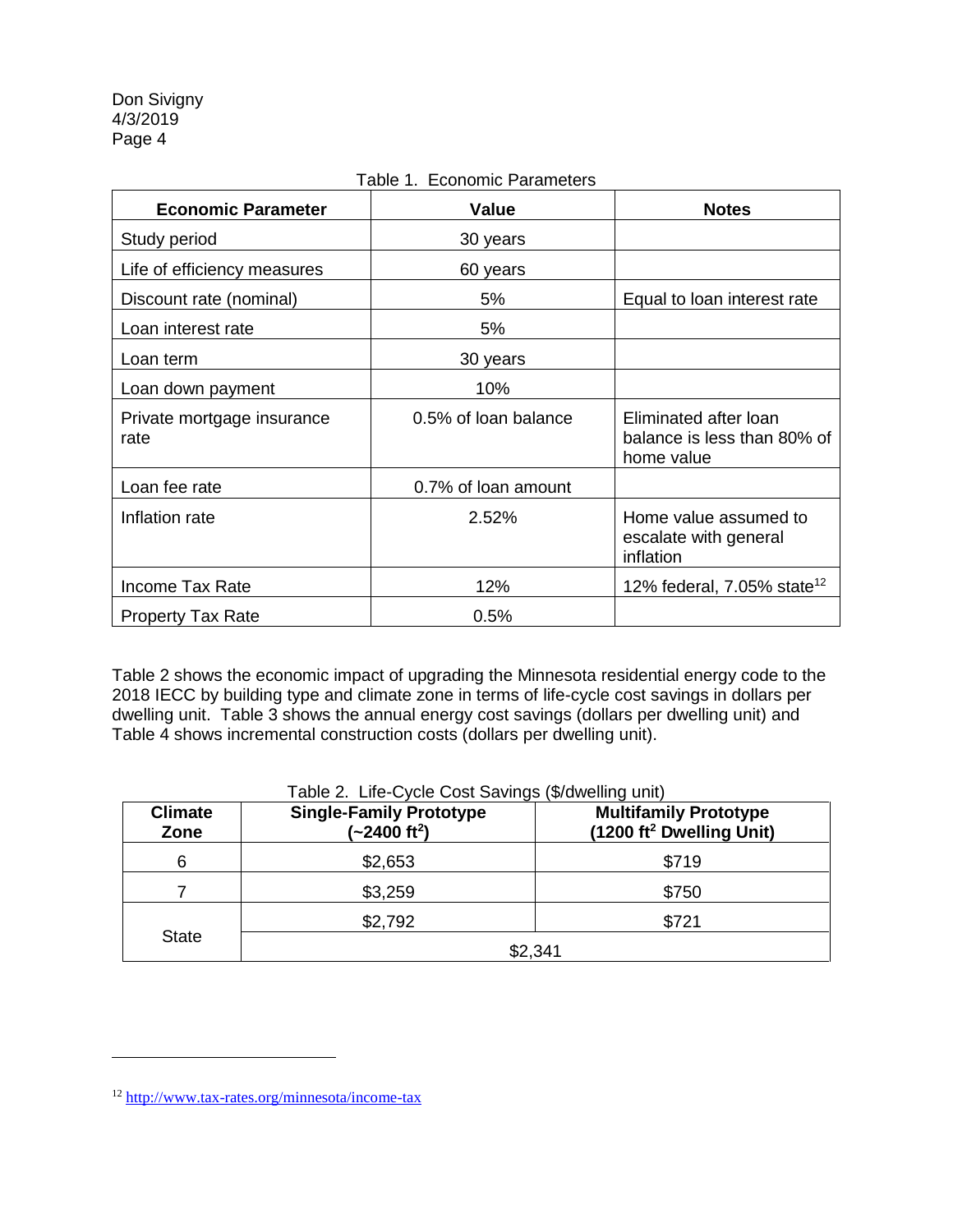| <b>Climate</b><br>Zone | <b>Single-Family Prototype</b><br><b>Multifamily Prototype</b><br>(1200 ft <sup>2</sup> Dwelling Unit)<br>$(-2400 ft2)$ |       |  |  |  |  |  |  |
|------------------------|-------------------------------------------------------------------------------------------------------------------------|-------|--|--|--|--|--|--|
| 6                      | \$146                                                                                                                   | \$57  |  |  |  |  |  |  |
|                        | \$169                                                                                                                   | \$65  |  |  |  |  |  |  |
| <b>State</b>           | \$151<br>\$57                                                                                                           |       |  |  |  |  |  |  |
|                        |                                                                                                                         | \$131 |  |  |  |  |  |  |

### Table 3. Annual Energy Cost Savings (\$/dwelling unit)

| Table 4. Incremental Construction Costs (\$/dwelling unit) |  |  |  |  |  |  |
|------------------------------------------------------------|--|--|--|--|--|--|
|------------------------------------------------------------|--|--|--|--|--|--|

| <b>Climate</b><br>Zone | <b>Single-Family Prototype</b><br>$(-2400 ft2)$ | <b>Multifamily Prototype</b><br>(1200 ft <sup>2</sup> Dwelling Unit) |  |  |  |  |
|------------------------|-------------------------------------------------|----------------------------------------------------------------------|--|--|--|--|
| 6                      | \$556                                           | \$506                                                                |  |  |  |  |
|                        | \$499                                           | \$600                                                                |  |  |  |  |
|                        | \$543                                           | \$512                                                                |  |  |  |  |
| <b>State</b>           | \$536                                           |                                                                      |  |  |  |  |

To aid in understanding how the climate zone-level results affect Minnesota's single-family market as a whole, Table 5 shows the weight (as a percentage) of each zone-prototype combination that would be applied by DOE's methodology to aggregate results to the state level. The weights are based on housing starts. The state-level aggregate life-cycle cost savings is \$2,772 per single-family home and \$703 per multifamily dwelling unit, for an overall state life-cycle savings of \$2,322 per dwelling unit.

| <b>Climate</b><br>Zone | <b>Single-Family Prototype</b><br>$(-2400 ft2)$ | <b>Multifamily Prototype</b><br>(1200 ft <sup>2</sup> Dwelling Unit) |  |  |  |  |
|------------------------|-------------------------------------------------|----------------------------------------------------------------------|--|--|--|--|
| 6                      | 60.4%                                           | 20.4%                                                                |  |  |  |  |
|                        | 17.9%                                           | 1.3%                                                                 |  |  |  |  |
|                        | 78.3%<br>21.7%                                  |                                                                      |  |  |  |  |
| <b>State</b>           | 100%                                            |                                                                      |  |  |  |  |

## Table 5. Weights for Overall State Aggregations (percent)

An assessment of the energy impact of the current Minnesota code's foundation wall tradeoff is shown in Table 6, which shows the annual energy cost savings when the tradeoff is taken in homes with heated basements.